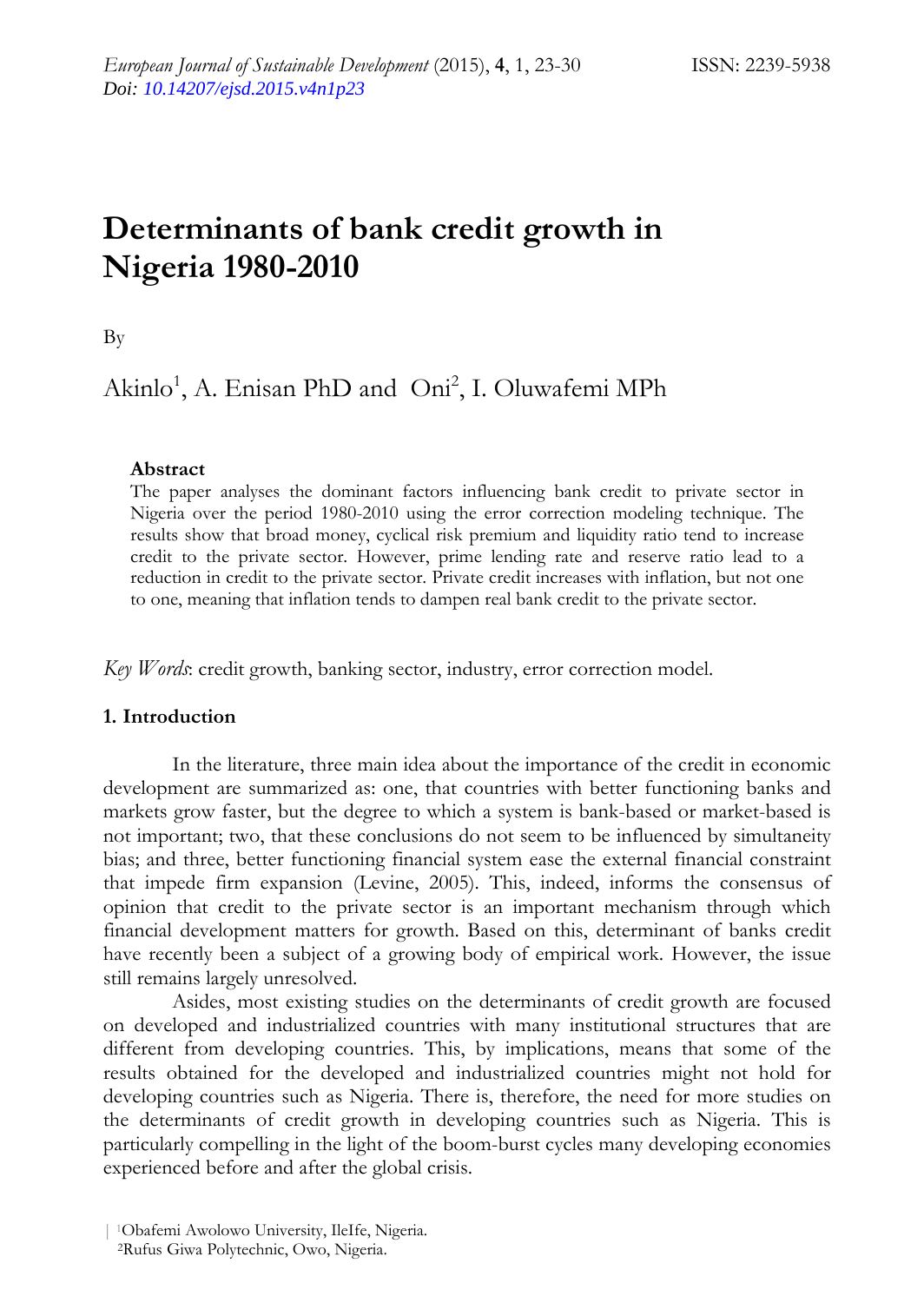Essentially, this work is motivated by the following factors. These factors are: one, lack of consensus amongst existing studies on those factors that determine credit; two, scarcity of empirical work on determinants of credit in developing economies such as Nigeria and three, the need to verify the relevance of some of the established determinants of credit growth in developed economies to developing economies. Essentially, the findings will provide insights into how the situations in Nigeria compare with that of developed and industrialized economies.

 The rest of the paper is organized as follows: section 2 provides the review of literature; section 3 discusses the methodology and model specification, section 4 presents and discusses the results while section 5 concludes.

## **2. Literature review**

In this section, we provide summary of recent studies on determinants of credit to the private sector. The study by Takats (2010) found that supply shock was the main determinant of slowdown in cross-credit border lending to emerging markets during the crises. Barajas, et al (2010) found that banks level fundamentals- capitalization and loan quality explained the differences in credit growth across Middle Eastern and North African Countries.

 The study by Aisen and Franken (2010), prior to financial crisis the bank credit growth was larger as compared to post crisis period. The authors showed that countercyclical monetary policy and liquidity position of the banks played a crucial role and lessened the bank credit reduction in the post crisis era. Guo and Stepanyan (2011) showed that domestic and foreign funding had positive association with credit growth. The paper found that stronger economic growth would lead to higher credit growth, while higher inflation would reduce real credit growth. Expansionary or loose monetary conditions either domestic or global, would lead to increase credit. The same applies to strong banking sector. This means that healthy banking sector will lead to increase credit growth.

 Moreno et al. (2012) study for Colombia found that interbank rate, national-debt-to-GDP, household-consumption-to-GDP and the level of investment-to-GDP were the main determinants of credit portfolio-GDP. The result showed that financial deepening variable was positive and significant. Sharma and Gounder (2012) study for six Pacific Island countries (Fiji, Papua New Guinea, Solomon Islands, Vanuta, Samao and Tonga) found that rising average lending and inflation rate could be detrimental to credit growth, while deposit and asset size would contribute positively to credit growth. The results equally showed that stronger economic growth would lead to higher credit growth.

 The study by Imran (2011) for Pakistan showed that foreign liabilities, domestic deposits, economic growth, exchange rate and monetary conditions had significant impact on credit particularly in the long run. However, inflation and money market rate had no effect on private credit. Asides, the results showed that the financial wealth and liquidity as well as economic condition measured as GDP of the bank were significant determinants of credit.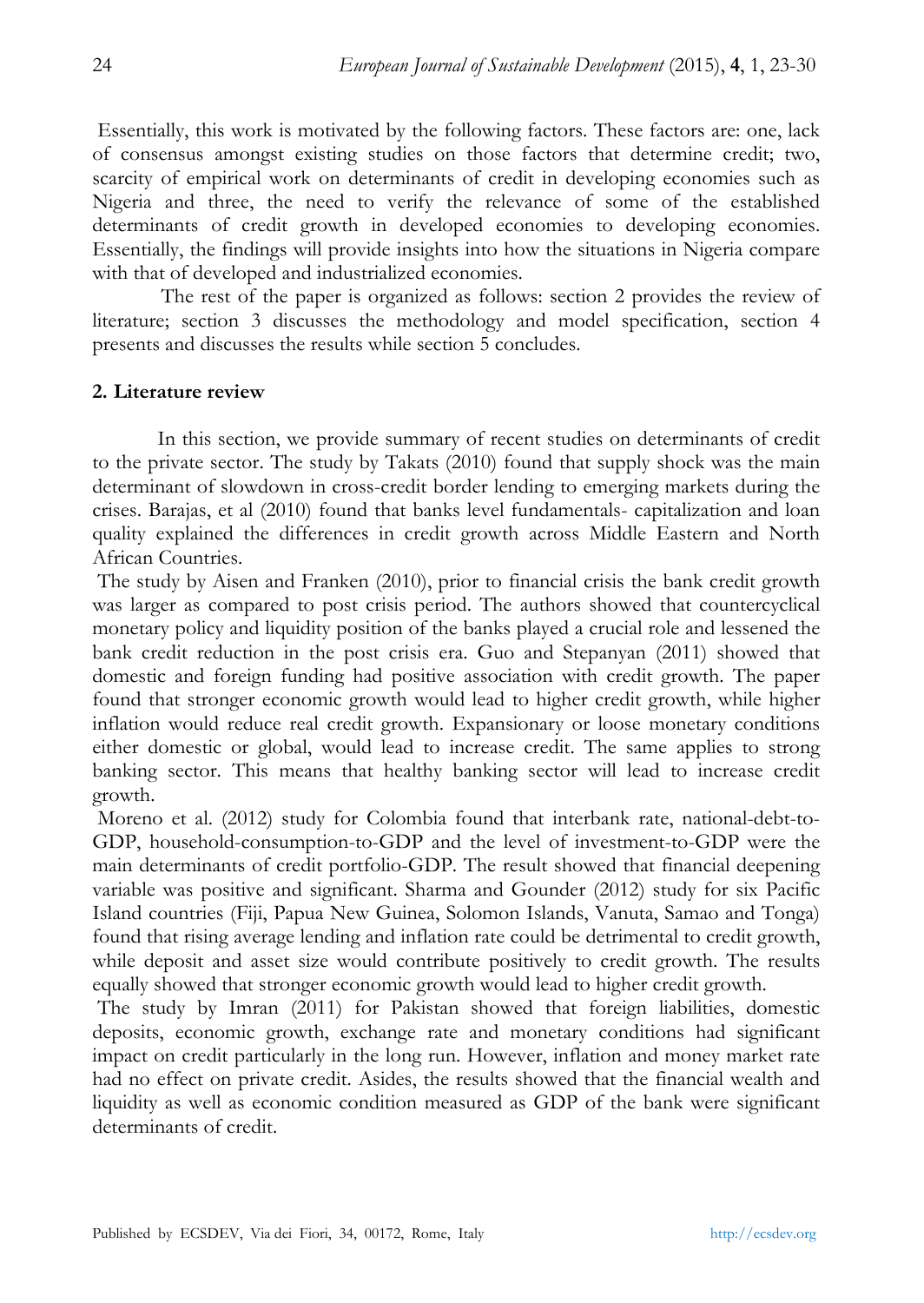#### **3. Methodology**

This paper uses a time series approach to the development of econometric credit growth model to analyse the factors that influence credit to the private sector. Engle and Granger (1987) suggest a two-step approach. First, the existence of a cointegrating relationship among the variables under consideration is determined based on standard cointegration techniques. In a situation where the variables are stationary, a stable longrun relationship can be estimated using standard ordinary least squares (OLS) techniques. Second, the information in the error term of the long-run relationship is used to create a dynamic error correction model. As pointed out by Engle and Granger (1987), the error correction model produces consistent results even when the right-hand side variables are not completely exogenous.

Model Specification

 The benchmark specification of our regression that broadly follows the literature on the subject is as follows:

$$
PSC_t = \beta_0 + \beta_1 M2_t + \beta_2 LQD_t + \beta_3 BSZ_t + \beta_4 INF_t + \beta_5 RES_t + \beta_6 CRP_t + \beta_7 PLR_t + \beta_8 EXR_t
$$
  
+  $\beta_9 MRR_t + \beta_{10} RGDP_t + \mu_t$ .................(1)

where: credit to the private sector (PSC) is the dependent variable while the explanatory variables are broad money supply (M2), liquidity ratio (LQD), bank total asset (a proxy for bank size/capitalization) (BSZ), Inflation rate (INF), reserve ratio (RES), cyclical risk premium (CRP) prime lending rate (PLR), exchange rate (EXR), minimum rediscount ratio (MRR), real gross domestic product (RGDP), (µ) is the disturbance term and t is the time subscript. We used annual data spanning the period 1980-20101.

### **4. Empirical Results**

 $\overline{a}$ 

Conventionally, we first explore the stationarity properties of the analysed time series data using ADF- and Phillip Perron tests. For space consideration, the empirical results are not presented but they show that all the variables are all integrated of order 1 or I(1). Consequently, we conducted cointegration analysis using Engle and Granger (1987) approach. A cointegrating relationship was confirmed for the PSC, RGPD, M2, LQD, BSZ, INF, PLR, and EXR variables. The ADF and Phillip Peron test statistics rejected the hypothesis of the existence of a unit root in the error term of the regression of the variables, with PSC as the dependent variable, confirming that the error term was stationary.

Estimation of the long-run relationship yielded (with t-statistic in parentheses): *PSC* = 1.353 + 0.364*BSZ* + 0.537*M2* - 0.037*RGDP* + 0.238*CRP* - 0.081*EXR*  $(0.724)$   $(1.864)$ \*  $(2.152)$ \*\*  $(-0.159)$   $(3.026)$ \*\*\*  $(-1.003)$ 

<sup>&</sup>lt;sup>1</sup> The sources of data and description of the variables are given in Appendix A.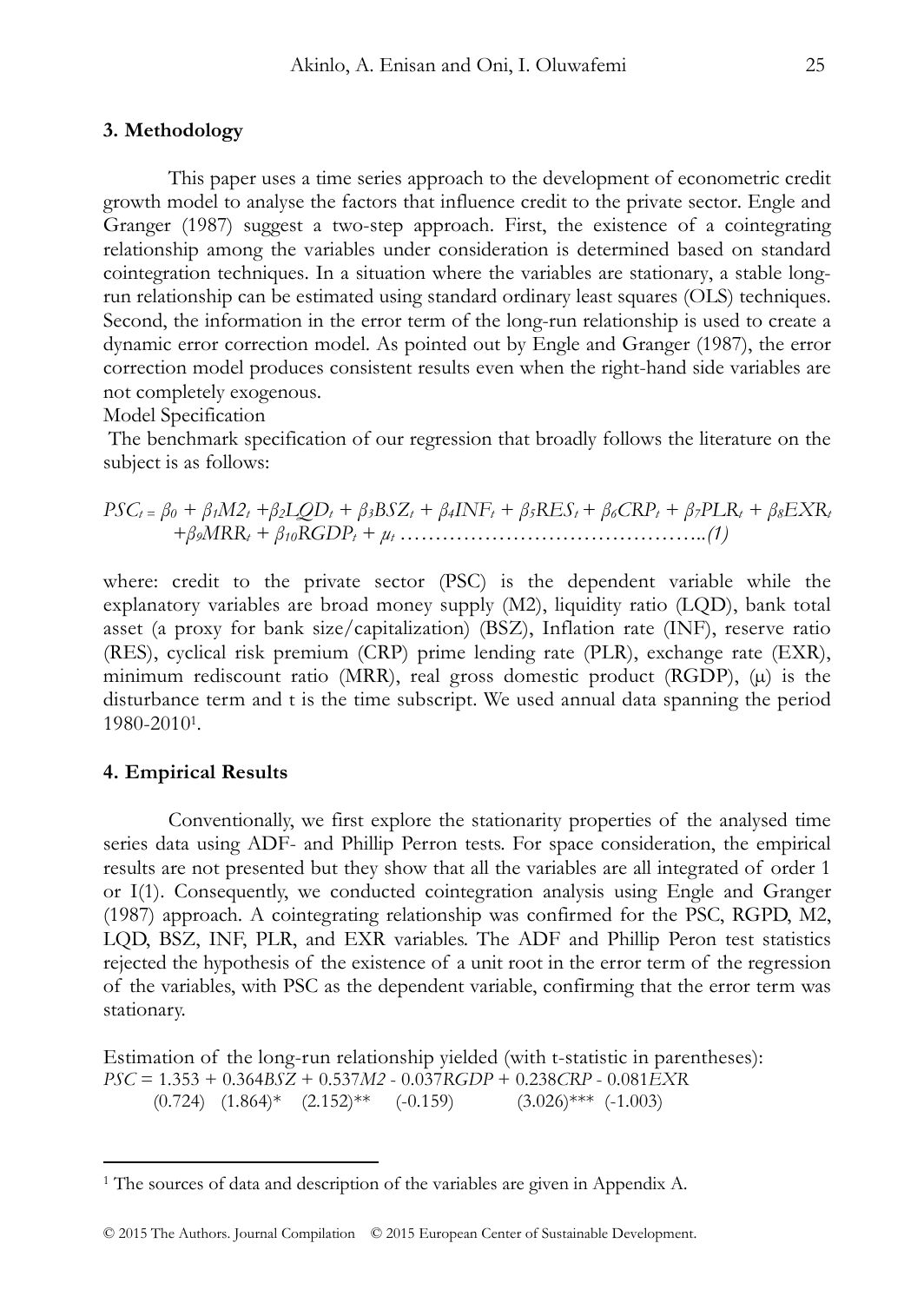+ 0.182*INF*+ 0.189*LQD* - 0.233*MRR* - 0.193*RES* - 0.241*PLR* ………………….(2)  $(1.724)*$   $(0.644)$   $(-0.568)$   $(-4.202)***$   $(-1.651)*$ 

Sample:  $1980 - 2010$  Adj  $R^2 = 0.998$  SE =  $0.107$  F = 1249 DW = 1.8 Note: \*\*\*, \*\* and \* denote significance at 1%, 5% and 10% respectively.

The model performed reasonably well in terms of explaining credit growth as a function of the included variables. The adjusted  $R<sup>2</sup>$  is very high and the F-statistic is significant. The results show that in the long run, bank total assets, money supply broadly defined, cyclical risk premium and inflation have significant positive effect on credit growth while reserve ratio and prime lending rate have significant negative effect on credit growth2.

Dynamic Model

 $\overline{a}$ 

 The dynamic version of the long-run relationship estimated in equation 2 can be specified as an error correction model:

 $\Delta PSC_t = \beta_0 + \sum_{i=0}^n (\beta_{1i} \Delta M2_{t-i} + \beta_{2i} \Delta LQD_{t-i} + \beta_{3i} \Delta BSL_{t-i} + \beta_{4i} \Delta INT_{t-i} +$  $\beta_{5i}\Delta RES_{t-i} + \beta_{6i}\Delta CRP_{t-i} + \beta_{7i}\Delta PLR_{t-i} + \beta_{8i}\Delta EXP_{t-i} + \beta_{9i}\Delta MRR_{t-i} + \beta_{10i}\Delta RGBP_{t-i}) +$ ି௧ܥܧଵଵߚ + ܸ௧ ………………………………...(3)

where  $\Delta$  represents the first difference operator, EC the error correction term, and v<sub>t</sub> a disturbance term. All other variables are as defined earlier.

 The error correction model utilizes information in the error term of the long-run model to approximate deviations from the equilibrium and represents the short run response necessary to move the system back toward its equilibrium. The error term is calculated as:

 $EC_t = PSC_t - PSC_t$  ……………………………………………………….(4)

where PSC<sub>t</sub> is the actual value of PSC in period t and PSC<sub>t</sub> is the fitted value of PSC<sub>t</sub> estimated in equation (2).

Equation 4 was used to estimate the short run model given below (with the t-statistic in parentheses)

 ∆PSC = -0.025 + 0.196*∆BSZ* + 0.858*∆M2* - 0.407*∆RGDP* + 0.140*∆CRP* - 0.074*∆EXR*  $(-0.536)$   $(1.318)*$   $(4.666)***$   $(-1.927)$  \*  $(2.577)**$   $(-1.358)*$ 

+0.263*∆INF*+ 0.514*∆LQD* + 0.035*∆MRR* - 0.113*∆RES* - 0.248*∆PLR* – 1.08*ECt-1* …….(4*)*  $(2.148)$ <sup>\*\*</sup>  $(2.217)$ <sup>\*\*</sup>  $(0.139)$   $(-2.532)$ <sup>\*\*</sup>  $(-3.448)$ <sup>\*\*\*</sup>  $(-5.365)$ <sup>\*\*\*</sup>

Sample:  $1980 - 2010$  Adj  $R^2 = 0.792$  SE =  $0.074$  F = 10.69 DW = 1.50 Note: \*\*\*, \*\* and \* denote significance at 1%, 5% and 10% respectively.

 The model was estimated using OLS estimation techniques on annual data for the period 1982-2010. It conformed well in terms of the expected signs on the coefficients of the explanatory variables and in terms of its explanatory power, with an adjusted

<sup>2</sup> However, the coefficients of bank assets, inflation and prime lending rate are only significant at 10 per cent level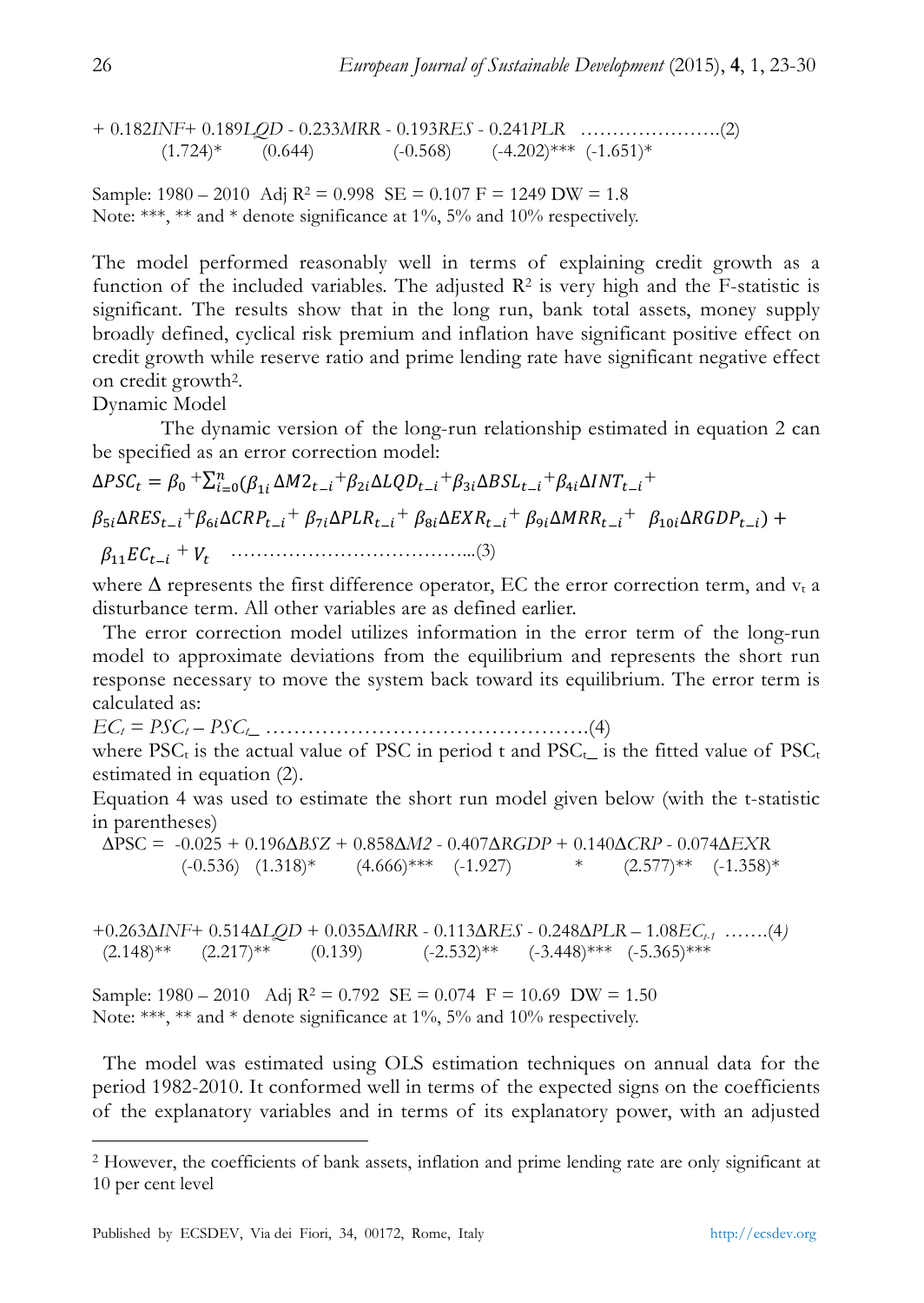coefficient of determination  $(R^2)$  value of 0.792. When the error correction model was fitted against historical credit data, it performed well in terms of tracking the cyclical nature of credit growth in Nigeria. The presence of serial correlation, or more general form of autocorrelation, was rejected based on the Breusch-Godfrey and Box-Pierce Q statistic. The Jacque-Bera test statistic confirmed normality, and the ARCH test rejected up to fourth-order heteroscedasticity in the disturbance term. The presence of a general specification error was rejected based on the results of the Ramsey RESET (1) test. The estimated error correction model was found to be stable over the period studies based on the Recursive residuals, One-step Probability Recursive residuals and CUSUM recursive residuals test as shown in Fig.1(a-c) below.



Fig 1(a-c): Plots of recursive residuals, one-Step probability Recursive and CUSUM respectively.

 The results show that money supply broadly defined is positive and significant at 1 per cent. A 1 per cent increase in money supply will lead to 0.18 percent increase in credit to the private sector. This should not come as a surprise because increase money supply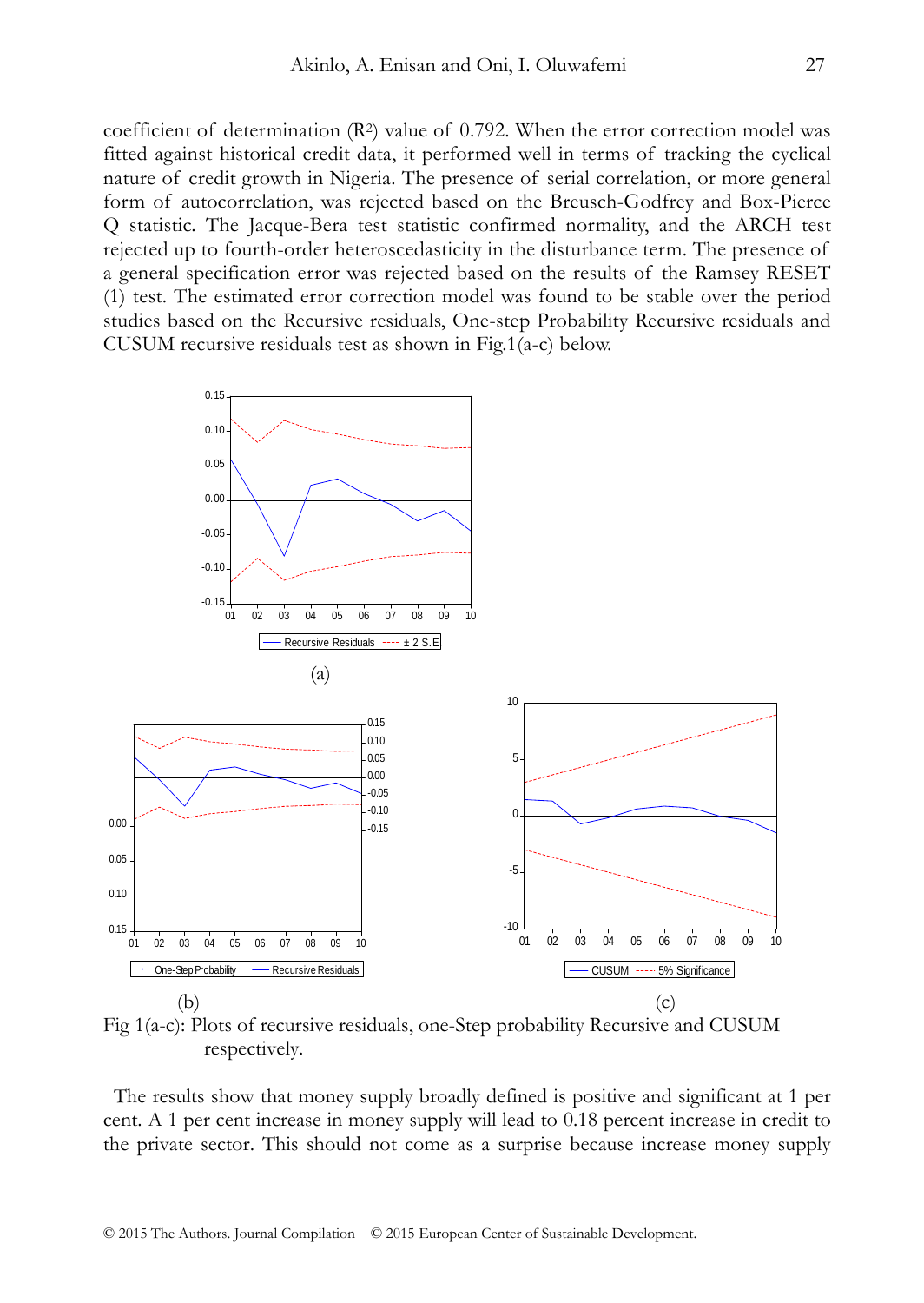tends to enhance commercial banks ability to create deposits and their ability to extend credit to the private investors.

 The results show that growth rate gross domestic product has adverse effect on credit growth in the short run though only significant 10 per cent level. 1 per cent increase in GDP leads to 0.4 per cent reduction in credit growth. This result is contrary to a priori expectation. This is inconsistent with the findings of Sharma and Gounder (2012) for six Pacific Island countries and Imran (2011) for Pakistan. The possible reason for this contrary result could be the composition of the GDP. Oil constitutes a major component of the GDP. The value added in the sector is extremely low and with very minimal linkage with the other sub-sectors. In this wise, the GDP growth might not necessarily translate into higher credit growth in the economy. Moreover, over the years the growth rate of the GDP has been low and unstable. And since GDP growth measures the overall health of the economy; it is no surprise therefore that GDP has significant negative effect on credit growth.

 The results show that private credit increases with inflation, but less than one to one, which implies that inflation in fact, dampens real private credit growth. This result is consistent with the findings of Guo and Stepanyan (2011) for some selected emerging economies and Imran (2011) for Pakistan. However, the result contradicts the findings of Sharma and Gounder (2012) for six Pacific Island countries.

 Liquidity ratio has a significant positive effect on credit growth. This is contrary to the expected negative sign. This is based on the fact that a high liquidity tends to curtail credit creation capability of the banks. However, in view of the fact that banks in Nigeria tends to have excess reserves as a result of huge resources from oil, monetary policy such as liquidity ratio and the likes, may not have adverse effect on credit growth in the country.

 The results show that prime lending rate and reserve ratio have significant negative effect on credit growth. The results show that 1 per cent increase in prime lending rate and reserve ratio will reduce credit growth by 0.25 and 0.11 per cent respectively. The result for lending rate conforms to earlier finding by Sharma and Gounder (2012) for some selected Pacific Island countries. Finally, cyclical risk premium measured as the difference between lending and saving rate has significant positive effect on credit growth. The result tends to support the argument that the higher the difference between deposit and lending rates, the higher the returns to the banks and the greater the incentive to give credit3.

 The relative fit and efficiency of EC regression is averagely alright and as the theory predicts, the EC term is negative and significant. The coefficient value and sign of  $EC_t$ *<sup>1</sup>*(approximately 1.0) indicates that any disequilibrium formed in the short run will be temporary and get fully corrected 100 per cent over a period of a year.

 $\overline{a}$ 

<sup>&</sup>lt;sup>3</sup> However, there is the counter argument that high difference between lending and deposit rates tends to discourage potential savers and thus limiting the quantum of funds available to potential investors.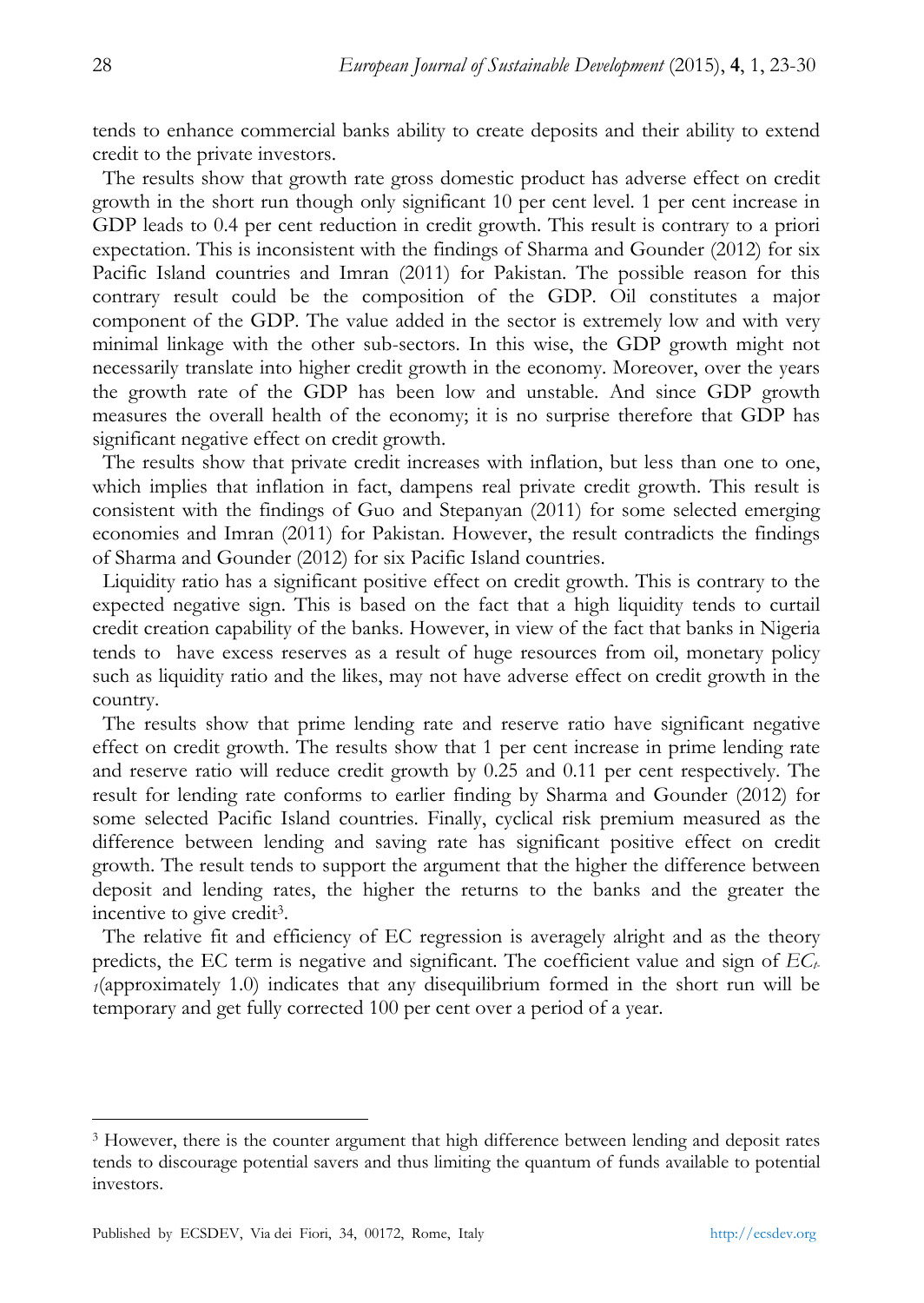# **Conclusion**

Our estimation results show that private credit increases with money supply, cyclical risk premium, and liquidity ratio. However, reserve ratio and prime lending rate tend to reduce private credit. Therefore, based on the findings, we discuss certain policy implications. Given that prime lending rate is likely to be detrimental to bank credit to private sector, policies designed to keep this rate in check would appear to be useful. Secondly, policies that foster ease monetary conditions in the economy would be beneficial to private sector credit growth. Such policies will entail low reserve ratio and expansionary money supply.

 Third, low inflation is conducive to real credit growth. Therefore, policies that improve fundamentals and lower inflation are not only beneficial on their own right; they could also boost credit growth. Fourth, policies geared toward increasing the bank size and keep the bank healthy matter for credit growth. A banking sector with strong asset base is desirable not only for financial stability, but also credit growth.

#### **Appendix A**

A.1. Sources of data Source (a) Central Bank of Nigeria, (CBN), Statistical Bulletin 2011 edition Source (b) World Bank, World Development Indicators, 2011 edition.

A.2. Description and Measurement of variables

- PSC Credit to the private sector
- M2 Broad money defined as the sum of narrow money plus quasi money.
- LQD Liquidity ratio as prescribed by the monetary authority
- BSZ Bank total assets
- INF Inflation rate
- RES Reserve ratio
- CRP Cyclical risk premium. This is measured as the difference between lending and deposit rates.
- PLR Prime lending rate
- EXR Exchange rate
- MRR Minimum rediscount rate
- RGDP Real gross domestic product. This is nominal domestic product deflated by consumer price index.

#### **References**

- Aisen, A. and Franken, M. (2010). Bank credit during the 2008 financial crisis: a cross-country comparison. *IMF Working Paper* 10/47.
- Barajas, A.,Chami, R., Espinoza, R., and Hesse, H. (2010). Recent credit stagnation in the MENA region: what to expect? What can be done? *IMF Working Paper* 10/219.
- Engle, R. F., and Granger, C. W. J. (1987). Co-integration and error correction: representation, estimation and testing. Econometrica, 55:251-76.